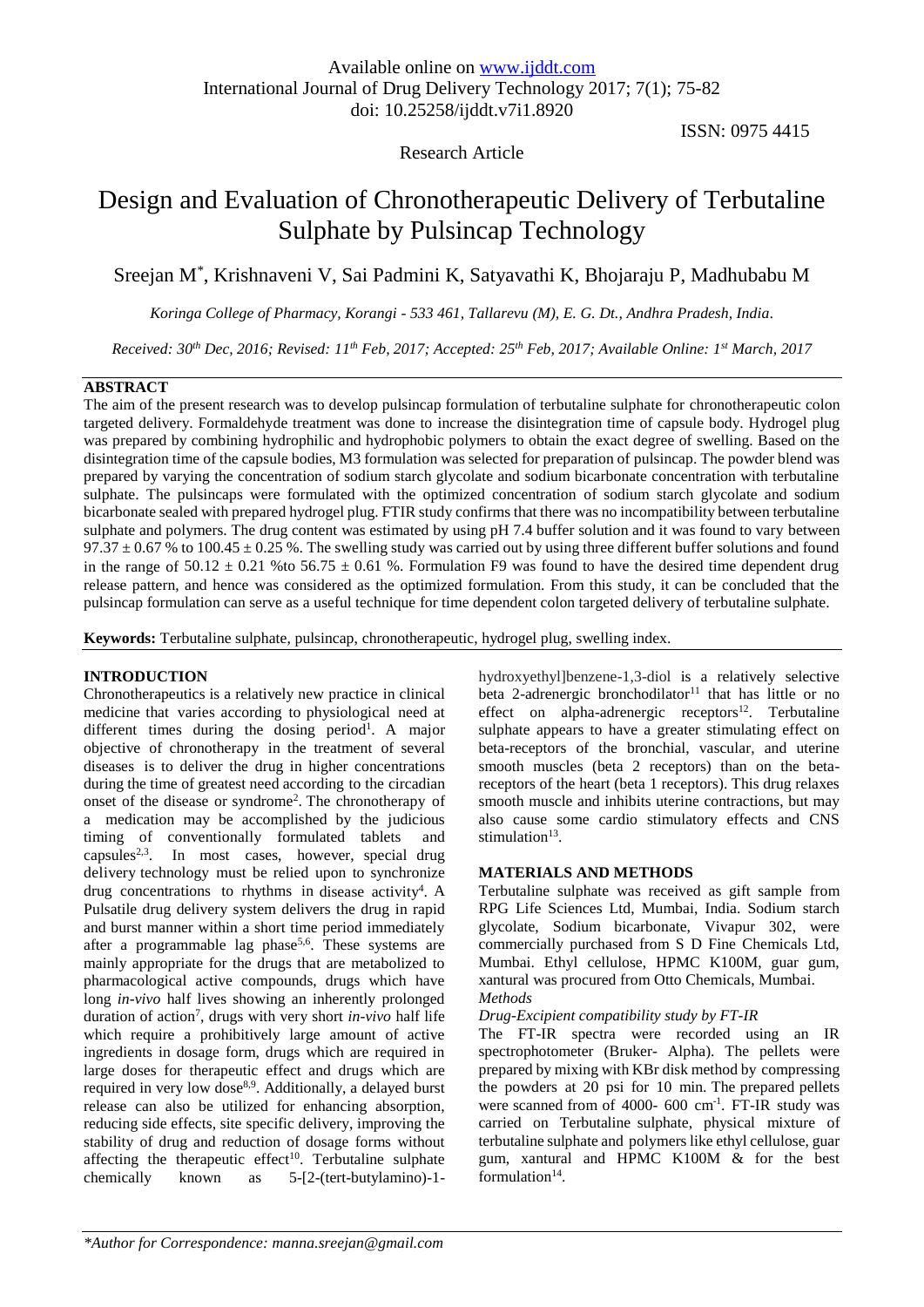# *Design of Pulsincap*

# *Preparation of cross-linked gelatin capsule*

About 100 hard gelatin capsules of size '0' were taken and their bodies were separated from the caps and placed on a wire mesh <sup>15</sup>. The bodies which were placed on a wire mesh were spread as a single layer. 25 ml of 15% v/v of formaldehyde solution was prepared and placed in a desiccator. To this 5 g of potassium permanganate was added. The wire mesh containing the bodies of the capsules was kept on the top of desiccator containing formaldehyde liquid at the bottom in equilibrium with its vapour and immediately the desiccator was tightly closed and sealed. The bodies of capsules were made to react with formaldehyde vapours by exposing them for varying periods of time viz., 3, 6, 9 and 12 h. Then they were removed and kept on a filter paper and dried for 24 h to ensure completion of reaction between gelatin and formaldehyde vapours. Afterwards, the capsules were kept in an open atmosphere to facilitate removal of residual formaldehyde<sup>16</sup>. These capsule bodies were capped with untreated cap and stored in a polythene bag.

*Preparation of powder blends for filling into capsules*

Accurate amount of drug, sodium starch glycolate, sodium

bicarbonate, vivapur 302 and talc were taken as shown in

Table No 1. All the ingredients were passed through sieve

no 60 and then further mixed with the help of a mortar and

pestle for 15 min.

# *Evaluation tests for crosslinked gelatin capsule shells Physical test*

The prepared formaldehyde treated capsule bodies were studied for stickiness, visual defects and dimensions. Variations in the dimensions (length and diameter) between the formaldehyde treated and untreated capsules were studied by using Vernier callipers.

# *Chemical test*

#### *Qualitative test for free formaldehyde Standard formaldehyde solution*

Dilute a suitable volume of formaldehyde solution with water to give a solution containing 20  $\mu$  g/ml of formaldehyde.

# *Sample solution*

25 formaldehyde treated bodies were cut into small pieces and taken into a beaker containing distilled water (40 ml). This was stirred for 1h with a magnetic stirrer, to solubilize the free formaldehyde. The solution was filtered into a 50 ml volumetric flask, washed with distilled water and volume was made up to 50 ml with washings<sup>17</sup>.

# *Procedure*

1ml of sample solution was taken in a test tube in which 4 ml of water and 5 ml of acetyl acetone solution were added. The test tube was placed in a water bath at 40°C for 40 min. 1 ml standard formaldehyde solution was taken in a test tube as reference solution and kept in water bath under similar experimental condition. The intensity of the colour of sample solution was visually inspected and compared with the colour intensity of the standard solution.

# *Disintegration test for the prepared capsule bodies*

Disintegration test for prepared formaldehyde treated capsule bodies was carried out by using Hiccon disintegration test apparatus. The capsule bodies were subjected in different buffer solutions, such as pH 1.2, pH 6.8 and pH 7.4 for disintegration test at temperature  $37 \pm$ 0.5°C. Formaldehyde treated capsule bodies were joined with untreated caps and was tested for disintegration time. The time taken to disintegrate the capsule bodies were noted down18.

## *Optimization of sodium starch glycolate and sodium bicarbonate concentration*

Seven different formulations were prepared by varying the concentrations of sodium starch glycolate and sodium bicarbonate as given in Table 1. For each formulation, accurately weighed terbutaline sulphate and other excipients were passed through sieve no 60. All the ingredients were mixed uniformly to prepare a homogenous blend. Each formulation was punched as tablet by using tablet compression machine.

# *Preparation of hydrogel plug*

Hydrogel plug was prepared by compressing in tablet punching machine where combinations of polymers in different ratios were used. Ethyl cellulose, guar gum, xantural gum and HPMC K100M were used in different proportions to prepare hydrogel plug. A tight fit between the hydrogel plug and capsule was maintained to prevent the water penetration in to the capsule which can release the drug prior to complete erosion of plug19.

# *Formulation of pulsincap of terbutaline sulphate*

Nine different formulations were prepared by different excipients and polymers in varying ratios as shown in Table 2. Based on disintegration time, the 6 h formaldehyde treated capsule bodies were selected for pulsincap designing. For filling in to capsules, G7 formulation (sodium starch glycolate 8%, sodium bicarbonate 4%) was selected depending on disintegration time. The hydrogel plug was prepared by using the combination of hydrophobic polymer like ethyl cellulose and natural and semisynthetic hydrophilic polymers like guar gum, xantural gum, HPMC K100M in different ratios. Homogenous mixture of drug and excipients were filled into the 6th h formaldehyde treated capsule body by manual filling method19. The compressed hydrogel plug in the form of a tablet was then placed to close the opening of the capsule body. The hydrogel plug was further covered by a cap. The joint of the treated capsule body and untreated cap was sealed with 5% ethyl cellulose ethanolic solution.

# *Evaluation of pulsincap dosage forms*

#### *Weight variation test*

10 capsules were randomly selected from each batch and weighed individually for weight variation test. The test requirements are met if none of the individual weights are less than or more than  $110\%$  of the average<sup>20</sup>.

## *Estimation of drug content*

Drug content was measured by selecting 10 randomly selected pulsincaps from each formulation. The contents were removed from each pulsincap and 100 mg of powder was weighed accurately and transferred to a volumetric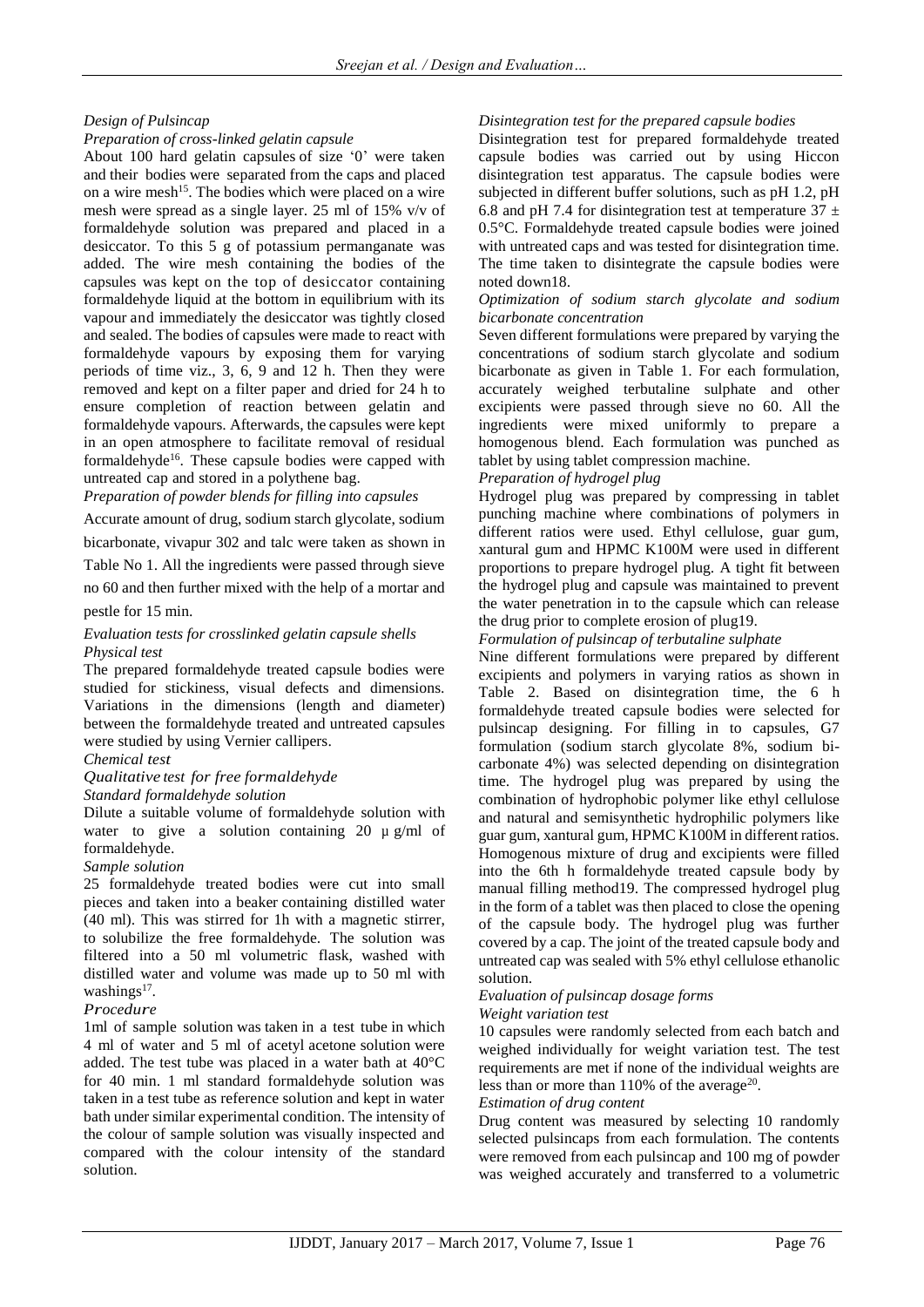flask. 10 ml of methanol was added to the volumetric flask to dissolve the terbutaline sulphate and the volume was made up with freshly prepared 7.4 pH phosphate buffer $^{21}$ . The resulted solution was filtered through Whatman filter paper and subjected to spectrophotometric (Elico Lab, SL 210) examination to measure the absorbance at 232 nm.

*Determination of swelling index of hydrogel plug* Swelling index for the prepared hydrogel plug was determined by measuring the percentage of water uptake by the hydrogel plug. Initially the hydrogel plugs were accurately weighed and placed in 100 ml of 1.2 pH buffer solution for 2 h. Then the same hydrogel plug was removed and kept respectively in 100 ml 6.8 pH buffer solution for 3 h and in 100 ml of pH 7.4 buffer for remaining time. At definite time interval, the plugs were removed and from their respective swelling media and weighed after careful removal of surface water with the help of a filter paper<sup>22</sup>. Swelling index was calculated by using the following formula- Swelling index =  $\frac{(S-T)}{T}$  $\frac{-1}{T}$  × 100 Where, S = weight of the hydrogel plug after swelling at different time interval,  $T =$  initial weight of the hydrogel plug

#### *In-vitro dissolution study*

*In- vitro* drug release study for the prepared pulsincaps was carried out in USP I dissolution apparatus by rotating basket method**<sup>23</sup>**. In order to stimulate the pH changes along GI tract, three different dissolution media with pH 1.2, 6.8, 7.4 buffers were sequentially used. The temperature of the dissolution media was maintained at  $37.4 \pm 0.5$ ° C and the speed of rotation of basket was adjusted to 50 rpm. The volume of the dissolution medium was maintained 900 ml for all the experiments. Initially, terbutaline sulphate pulsincaps were placed in basket in each dissolution vessel to prevent floating. Depending on the average gastric emptying time which is 2 h, the simulated gastric fluid was used as a dissolution medium for first 2 h of dissolution. Then the pulsincaps were subjected to simulated intestinal fluid pH 6.8 for next 3 h depending on average intestinal transit time. Then the medium was replaced with freshly prepared buffer solution of pH 7.4 for the remaining time. 5 ml of samples were withdrawn at predetermined time interval and replaced with same volume of similar dissolution medium. Then the samples were filtered and absorbance was measured spectrophotometrically (Elico Lab, SL 210) at  $\lambda_{\text{max}}$  232 nm.

#### *Release kinetics*

To determine the release mechanism and kinetics, the result of the *in- vitro* dissolution study of formulated pulsincaps were fitted with various kinetic equations, such as zero-order, first-order, Higuchi's model, Korsmeyer-Peppas model and Hixon- Crowell model<sup>24</sup>. Correlation

coefficient  $(R^2)$  values were calculated for the linear curves obtained by regression analysis of the above plots. *Zero order kinetics*

The zero order describes the systems where the drug release rate is independent of its concentration. A zero order release would be predicted by the following equation,  $Q_t - Q_0 = K_0 t$  Where,  $Q_t$  = Amount of drug release dissolved in time 't'.  $Q_0$  = Initial amount of drug concentration in solution.  $K_0 = Zero$  order rate constant. When the data was plotted as cumulative % drug release  $V<sub>s</sub>$  time, if the plot is linear then data obeys zero order kinetics with slope equal to  $K_0$ . This model represents an ideal release profile in order to achieve the prolonged pharmacological action.

#### *First order kinetics*

The first order describes the release from system where release rate is concentration dependent. A first order release would be predicted by the following equation  $Log Q_t = Log Q_0 - \frac{K_1 t}{2.30}$  $\frac{R_1 t}{2.303}$  Where,  $Q_t$  = Amount of drug released at time 't'.  $Q_0$  = Initial amount of drug concentration in solution.  $K_1t =$  First order rate constant. When data was plotted as log cumulative % drug remaining  $V<sub>s</sub>$  time yields a straight line indicating that the release follows first order kinetics. The constant K can be obtained multiplying slope values.

## *Higuchi's model*

Higuchi (1963) described the release of drugs from insoluble matrix as a square root of time dependent process based on Fickian diffusion. The graph was plotted as % cumulative drug released Vs square root of time.  $Q =$  $Kt$ <sup>0.5</sup> Where,  $K =$  Constant reflecting design variable system,  $t =$  time in h.

# *Korsmeyer-Peppas*

Korsmeyer *et al*. (1983) derived a simple relationship which described drug release from a polymeric system. To find out the mechanism of drug release, first 60% drug release data was fitted in Korsmeyer- Peppas model. To evaluate the mechanism of drug release, it was further plotted in Peppas equation as log cumulative % of drug released V<sub>s</sub> time.  $M_t / M_\alpha = Kt^n$ 

$$
Log M_t / M_\alpha = log K + n log t
$$

Where,  $M_t / M_\alpha$  = fraction of drug released at time t, t = Release time,  $K =$  Kinetic constant,  $n =$  Diffusional exponent indicative of the mechanism of drug release. This model is used to analyze the release of pharmaceutical polymeric dosage forms depending on 'n' value when the release mechanism is not known or more than one type of release phenomenon was involved.  $n \leq 0.43$  symbolize Fickian release,  $0.43 < n < 0.85$  symbolize non-Fickian release, and  $n \geq 0.85$  indicates a case II transport.

Table 1: Optimization of the formulations at variable drug polymer ratio.

| $\mathbf{r}$ and $\mathbf{r}$ is a parameter of the formation at taillers of $\mathbf{r}_n$ por three factor |     |     |     |     |     |     |     |  |
|--------------------------------------------------------------------------------------------------------------|-----|-----|-----|-----|-----|-----|-----|--|
| Ingredients                                                                                                  |     | G2  | G3  | ි4  |     | G6  |     |  |
| Terbutaline sulphate (mg)                                                                                    | 10  | 10  | 10  | 10  |     | 10  | 10  |  |
| Sodium Starch Glycolate (%)                                                                                  |     |     |     |     |     |     |     |  |
| Sodium Bicarbonate (%)                                                                                       |     |     |     |     |     |     |     |  |
| Talc $(\%)$                                                                                                  |     |     |     |     |     |     |     |  |
| Vivapur 302 (mg)                                                                                             | q.s | q.s | q.s | q.s | q.s | q.s | q.s |  |
| Total wt (mg)                                                                                                | .50 | 150 | .50 | 150 | 150 | 150 | 150 |  |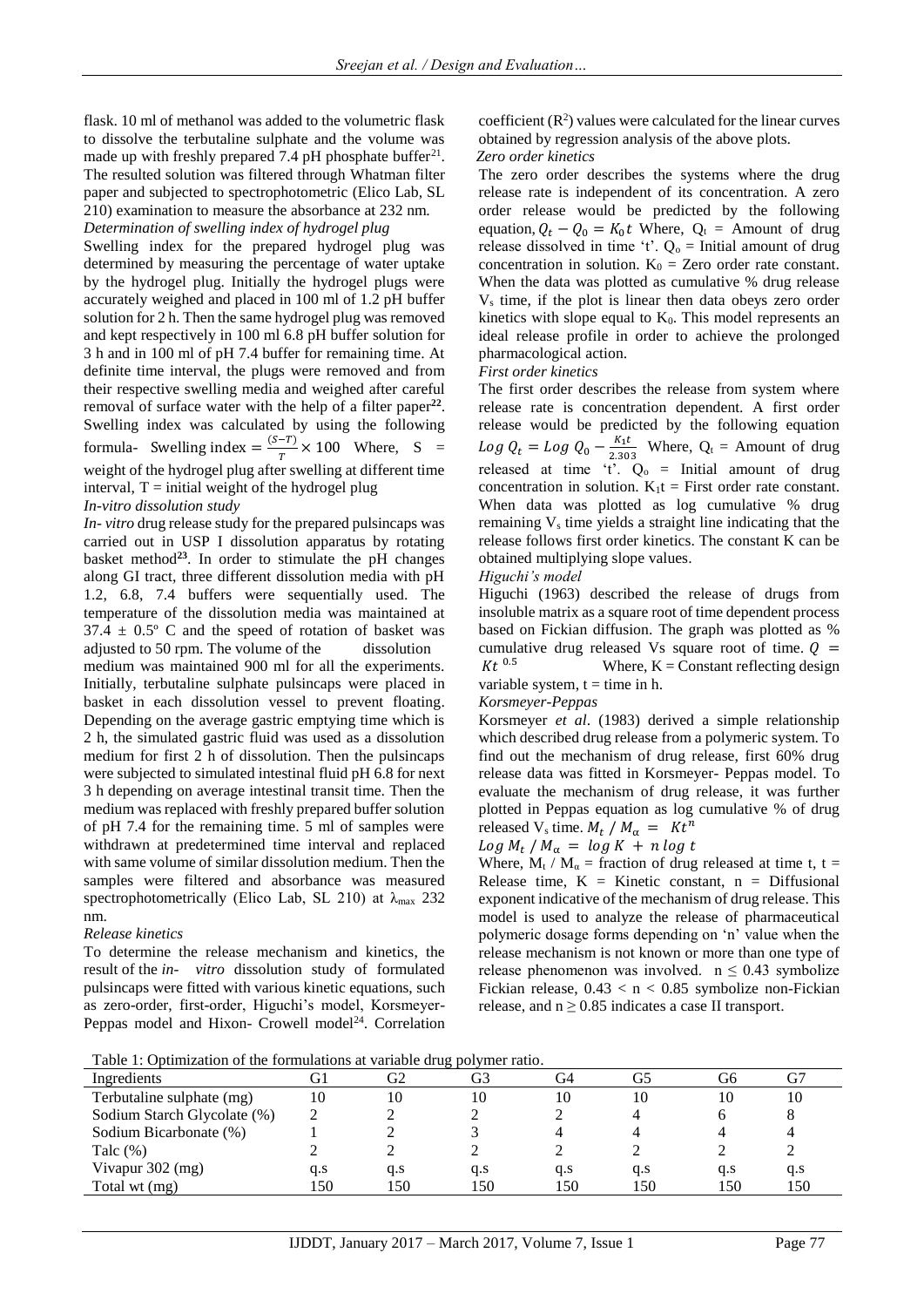|                         |     |       |                | ------ r ---------r-r |                |       |     |                |                |
|-------------------------|-----|-------|----------------|-----------------------|----------------|-------|-----|----------------|----------------|
| Ingredients             | F1  | F2    | F <sub>3</sub> | F <sub>4</sub>        | F <sub>5</sub> | F6    | F7  | F8             | F <sub>9</sub> |
| Terbutaline sulphate    | 10  | 10    | 10             | 10                    | 10             | 10    | 10  | 10             | 10             |
| Sodium starch glycolate | 12  | 12    | 12             | 12                    | 12             | 12    | 12  | 12             | 12             |
| Sodium bicarbonate      | 6   | 6     | 6              | 6                     | 6              | 6     | 6   | 6              | 6              |
| Vivapur 302             | 105 | 105.5 | 106            | 106.5                 | 107            | 107.5 | 108 | 108            | 108            |
| Talc                    |     | 3     | 3              | 3                     | 3              | 3     | 3   | 3              | 3              |
| Ethyl cellulose         |     | 4.5   | 4              | 3.5                   | 3              | 2.5   | 2   | $\mathfrak{D}$ | 2              |
| Guar gum                | 8   |       |                | 9                     |                |       | 11  |                |                |
| Xantural                |     | 8     |                |                       | 9              |       |     | 11             |                |
| HPMC K 100M             |     |       | 8              |                       |                |       |     |                |                |
|                         |     |       |                |                       |                |       |     |                |                |

Table 2: Composition of various formulations of terbutaline sulphate pulsincaps.



Figure 1: FTIR spectrum of  $-A$  - terbutaline sulphate; B – Terbutaline sulphate + vivapur; C – Formulation.

Table 3: Disintegration time for formaldehyde treated capsules.

| Formulation              | Disintegration Time (h) |    |                                                 |  |  |  |
|--------------------------|-------------------------|----|-------------------------------------------------|--|--|--|
| Code                     |                         |    | 1.2 pH $(2 \t 6.8 \t pH (3 \t 7.4 \t pH (up to$ |  |  |  |
|                          | h)                      | h) | 24 <sub>h</sub>                                 |  |  |  |
| $M1$ (3 <sup>rd</sup> h) |                         |    |                                                 |  |  |  |
| $M2 (6^{th} h)$          |                         |    |                                                 |  |  |  |
| M3(9 <sup>th</sup> h)    |                         |    |                                                 |  |  |  |
| M4 (12 <sup>th</sup> h)  |                         |    | 19                                              |  |  |  |

# *Hixson-Crowell model*

The Hixson-Crowell model describes the release from systems where there is a change in surface area and diameter of particles or tablets.  $Q_t^{1/3} - Q_t^{1/3} = K_{HC}$  t Where,  $Q_t$  = Remaining amount of drug in the dosage form at time "t".  $Q_0$  = Initial amount of the drug in the tablet.  $K_{HC}$  = Rate constant for Hixson-Crowell rate equation. *Stability studies*

Stability studies were carried out at  $40^{\circ}$ C temperature and

75% RH for 30 days for all the formulation. All the pulsincap formulations were packed in amber coloured bottles and tightly plugged with cotton and capped. The sample was collected at every 10 days interval and visually inspected for physical appearance like colour, shape and swelling of hydrogel plug. Drug content was also determined after each sample collection<sup>25</sup>.

# **RESULTS AND DISCUSSION**

# *Compatibility study by FT-IR*

FT-IR spectrum of pure drug Terbutaline sulphate shows peak at 3446.6 cm-1 for presence of amine group (N-H 2º) it is observed in formulation (3413.8 cm<sup>-1</sup>). The FT-IR spectrum of Terbutaline sulphate showed peaks at 2920 cm<sup>-1</sup>,1602.7 cm<sup>-1</sup>, 1363.6 cm<sup>-1</sup>, 1288.4 cm<sup>-1</sup> for C-H stretching for alkane, C-N 3º stretching for amine group, C=C stretching for aromatic ring, -O- stretching for ether respectively. In formulation FT-IR spectrum showed peaks at 2906.5 cm<sup>-1</sup>, 1617.3 cm<sup>-1</sup>, 1365.2 cm<sup>-1</sup>, 1265.2 cm-1 for C-H stretching for alkane, C=C stretching for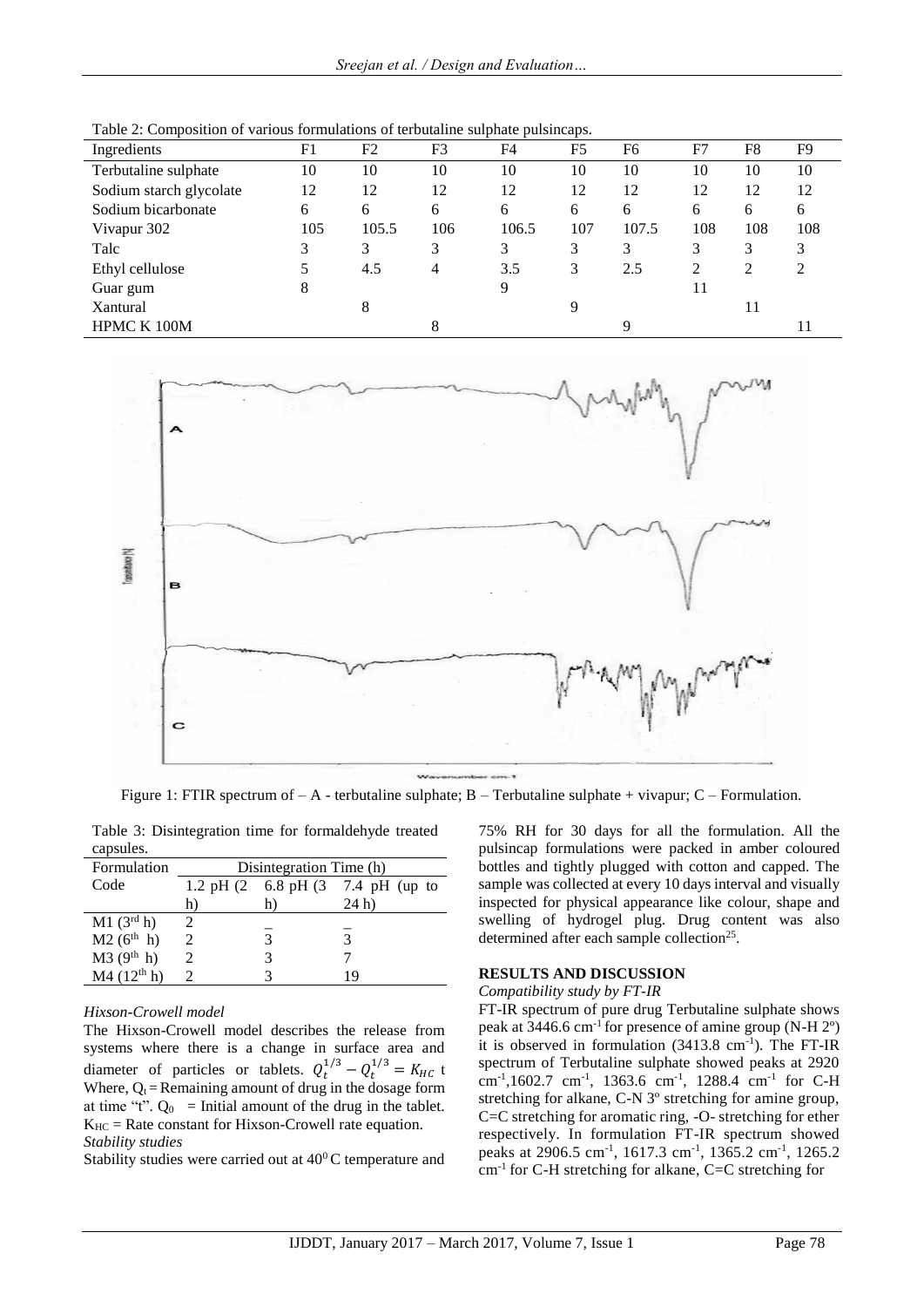| Table 4: Swelling index of hydrogel plug for all the formulation. |  |  |  |
|-------------------------------------------------------------------|--|--|--|
|                                                                   |  |  |  |

| Code           | l <sup>st</sup> hr | $2nd$ hr         | $3rd$ hr         | $4th$ hr         | $5th$ hr         | $6th$ hr         | $7th$ hr         |
|----------------|--------------------|------------------|------------------|------------------|------------------|------------------|------------------|
| F1             | $15.85 \pm 0.23$   | $16.73 \pm 0.35$ | $24.73 \pm 0.34$ | $26.84 \pm 0.10$ | $32.42 \pm 0.22$ | $49.99 + 0.31$   | $50.12 + 0.21$   |
| F2             | 14.99±0.24         | $17.94 \pm 0.27$ | $25.73 \pm 0.32$ | $32.84 \pm 0.17$ | $36.97 \pm 0.26$ | $48.24 \pm 0.25$ | $51.12 \pm 0.31$ |
| F <sub>3</sub> | $15.75 \pm 0.36$   | $17.82 \pm 0.43$ | $22.43 \pm 0.42$ | $28.88 \pm 0.27$ | $32.54 + 0.43$   | $44.88 \pm 0.32$ | $51.98 \pm 0.36$ |
| F4             | $17.62 \pm 0.45$   | $19.45 \pm 0.41$ | $23.56 \pm 0.54$ | $26.89 \pm 0.32$ | $32.87 \pm 0.32$ | $49.72 \pm 0.36$ | $52.34 + 0.46$   |
| F <sub>5</sub> | $16.33 + 0.34$     | $18.56 \pm 0.47$ | $22.11 + 0.14$   | $36.83 \pm 0.42$ | $39.75 \pm 0.45$ | $48.91 \pm 0.56$ | $53.75 + 0.42$   |
| F <sub>6</sub> | $16.52 \pm 0.56$   | $17.93 \pm 0.56$ | $21.67 \pm 0.19$ | $37.82 \pm 0.45$ | $48.62 \pm 0.49$ | $52.85 \pm 0.61$ | $56.02 \pm 0.51$ |
| F7             | $15.72 \pm 0.51$   | $18.88 \pm 0.64$ | $21.78 + 0.41$   | $38.51 + 0.54$   | $45.76 \pm 0.61$ | $51.13 + 0.76$   | $54.22 \pm 0.49$ |
| F <sub>8</sub> | $17.32 + 0.47$     | $19.36 \pm 0.65$ | $24.67 \pm 0.28$ | $32.67 \pm 0.64$ | $38.51 + 0.41$   | $50.24 + 0.91$   | $55.82 \pm 0.57$ |
| F9             | $18.12 \pm 0.87$   | $21.12 \pm 0.55$ | $32.62 \pm 0.49$ | $37.72 \pm 0.78$ | $42.32 \pm 0.79$ | $49.61 \pm 0.21$ | $56.75 \pm 0.61$ |

Table 5: *In-vitro* dissolution study for terbutaline sulphate pulsincap.

| Tim            | F1             | F <sub>2</sub> | F3             | F4              | F <sub>5</sub>  | F6             | F7              | F8             | F9             |
|----------------|----------------|----------------|----------------|-----------------|-----------------|----------------|-----------------|----------------|----------------|
| e(h)           |                |                |                |                 |                 |                |                 |                |                |
| 1              | $5.20 \pm 0.9$ | $7.56 \pm 1.2$ | $6.70 \pm 1.1$ | $4.74 \pm 1.0$  | $10.55 \pm 1.$  | $9.47 \pm 0.9$ | $9.09 \pm 1.0$  | $5.52 \pm 1.0$ | $4.15 \pm 1.1$ |
|                | 3              | 3              |                | 8               | 13              | $\theta$       | 9               | 8              | 7              |
| 2              | $9.07 \pm 1.6$ | $12.44 \pm 1.$ | $14.42 \pm 0.$ | $12.13 \pm 0.$  | $14.58 \pm 1.$  | $16.56 \pm 1.$ | $11.53 \pm 0.$  | $9.15 \pm 1.0$ | $6.32 \pm 1.9$ |
|                | 3              | 10             | 99             | 97              | 01              | 20             | 98              | 2              | $\overline{4}$ |
| 3              | $57.57 \pm 1.$ | $50.75 \pm 1.$ | $46.35 \pm 1.$ | $13.77 \pm 1.$  | $15.77 \pm 1.$  | $18.48 \pm 1.$ | $16.67 \pm 1.$  | $17.49 \pm 1.$ | $12.31 \pm 1.$ |
|                | 76             | 12             | 12             | 17              | 06              | 05             | 05              | 04             | 92             |
| $\overline{4}$ | $83.32 \pm 2.$ | $86.29 \pm 1.$ | $87.22 \pm 1.$ | $16.79 \pm 1.$  | $18.44 \pm 1.$  | $19.62 \pm 0.$ | $23.07 \pm 1.$  | $23.66 \pm 1.$ | $17.60 \pm 1.$ |
|                | 21             | 38             | 32             | 16              | 54              | 98             | 06              | 27             | 03             |
| 5              | $96.71 \pm 2.$ | $97.94 \pm 1.$ | $97.51 \pm 1.$ | $91.26 \pm 1.$  | $88 \pm 1.60$   | $85.62 \pm 2.$ | $27.5 \pm 1.9$  | $26.68 \pm 1.$ | $18.25 \pm 2.$ |
|                | 51             | 99             | 82             | 00 <sup>°</sup> |                 | 03             | 6               | 91             | 19             |
| 6              |                |                |                | $97.81 \pm 0.$  | $99.21 \pm 1$ , | $96.49 \pm 0.$ | $50.55 \pm 2.$  | $49.48 \pm 1.$ | $19.77 \pm 1.$ |
|                |                |                |                | 95              | 17              | 92             | 16              | 90             | 90             |
|                |                |                |                |                 |                 |                | $85.56 \pm 2.$  | $86.41 \pm 2.$ | $97.40 \pm 2.$ |
|                |                |                |                |                 |                 |                | 00 <sup>°</sup> | 06             | 05             |
| 8              |                |                |                |                 |                 |                | $97.54 \pm 2.$  | $99.20 \pm 2.$ |                |
|                |                |                |                |                 |                 |                | 07              | 27             |                |

| Table 6: Release kinetics for different pulsineap formulation. |  |  |  |
|----------------------------------------------------------------|--|--|--|
|----------------------------------------------------------------|--|--|--|

| Formulation    | %Drug<br>content  | Zero order     | First order    | Higuchi |       | Korsemeyer-Peppas | Hixon-                 |
|----------------|-------------------|----------------|----------------|---------|-------|-------------------|------------------------|
| code           | (Mean $\pm$ S.D.) | $\mathbb{R}^2$ | $\mathbb{R}^2$ | $R^2$   | $R^2$ | n                 | Crowell $\mathbb{R}^2$ |
| F <sub>1</sub> | $98.04 \pm 0.43$  | 0.883          | 0.826          | 0.735   | 0.892 | 0.352             | 0.890                  |
| F <sub>2</sub> | $99.82 \pm 0.65$  | 0.897          | 0.796          | 0.744   | 0.856 | 0.445             | 0.871                  |
| F <sub>3</sub> | $100.22 \pm 0.43$ | 0.895          | 0.802          | 0.742   | 0.874 | 0.433             | 0.867                  |
| F4             | $98.10 \pm 0.23$  | 0.694          | 0.673          | 0.551   | 0.851 | 0.328             | 0.704                  |
| F <sub>5</sub> | $99.07 \pm 0.55$  | 0.716          | 0.623          | 0.567   | 0.733 | 0.496             | 0.694                  |
| F <sub>6</sub> | $97.37 \pm 0.67$  | 0.742          | 0.677          | 0.592   | 0.758 | 0.497             | 0.720                  |
| F7             | $100.45 \pm 0.25$ | 0.827          | 0.638          | 0.675   | 0.823 | 0.480             | 0.732                  |
| F8             | $99.07 \pm 0.68$  | 0.819          | 0.579          | 0.671   | 0.898 | 0.376             | 0.707                  |
| F9             | $99.35 \pm 0.76$  | 0.510          | 0.394          | 0.398   | 0.834 | 0.297             | 0.438                  |

aromatic ring, C-N 3º stretching for amine group, -Ostretching for ether respectively. Thus it can be said that Terbutaline sulphate compatible with excipients and no significant changes occurred in drug properties.

# *Characterization of powder blend*

The powder blend was studied for angle of repose, bulk density, tapped density, Carr's index and Hausner's ratio and result for all the parameters were found satisfactory. *Evaluation of formaldehyde treated capsules Physical tests*

# *Identification attributes*

The size '0' capsules chosen were opaque, with white coloured body and red cap. The normal capsule bodies were soft and sticky when touched with wet hand. After formaldehyde treatment, there were no significant changes in the physical appearance of the capsules except the stickiness. The body of capsule was found hard and non-sticking even when touched with wet hand due to treatment with the formaldehyde.

# *Visual defects*

the formaldehyde treated capsules were visually inspected for any kind of defects. Among 100 capsules, 16 capsules were identified to have defects. The defected capsules were found to have shrunk and distortion into different shapes due to complete loss of moisture. *Dimensions*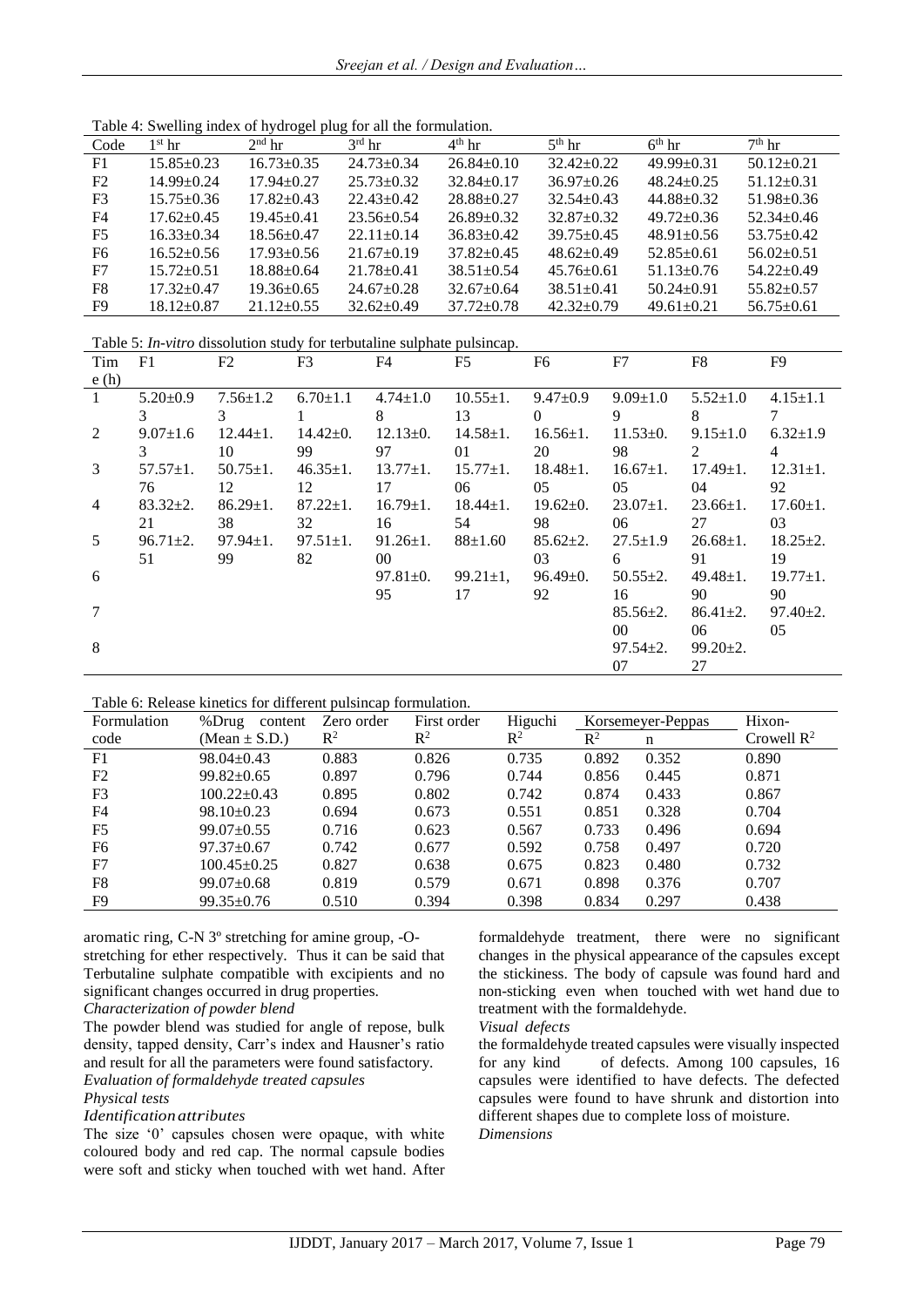





Figure 3: Comparative *in-vitro* dissolution study for all the formulation.

The dimensions of the capsules were examined before and after formaldehyde treatment for separately body and cap portion. The formaldehyde treated '0' size capsules showed significant decrease in length and diameter (data not shown in table). The decrease in capsule dimension is due to shrinkage occurred by formaldehyde treatment.

# *Qualitative test for free formaldehyde*

The formaldehyde treated capsules were tested for the presence of free formaldehyde by comparing colour of sample solution with standard solution. It was found that the sample solution was not more intensity coloured than the standard solution inferring that less than 20µg/ml of free formaldehyde was present in 25 capsule bodies.

# *Disintegration test for prepared formaldehyde treated capsules*

All the formaldehyde capsules were subjected to pH 1.2, 6.8 and 7.4 for 2 h, 3 h and up to 24 h respectively.It was observed that the hardened bodies of capsules which were exposed to formaldehyde vapours for 3 h (M1) got softened and became very sticky masses in 1.2 pH medium after 2 h. The capsule bodies exposed for 6 h, 9 h, 12 h (M2, M3, M4 respectively) to formaldehyde treatment did not disintegrate in 1.2 pH HCl buffer after 2 h of test.

Formulation M2, M3 and M4 was disintegrated after 8 h, 12 h and 19 h respectively.

#### *Drug content*

The drug content for the prepared pulsincaps of terbutaline sulphate was determined by using pH 7.4 phosphate buffer. The drug content for all the formulation was found within the range of 97.35  $\pm$  0.76 to 100.45  $\pm$  0.25 (data shown in Table 6).

#### *Swelling index*

The swelling index for the prepared hydrogel plugs were carried out in three different buffer solutions. After 7 h of study in pH 1.2, 6.8, 7.4 buffers, the swelling index was found to be within the range of  $50.12 \pm 0.21$  to  $56.75 \pm 0.61$ as shown in Table 4. The swelling behaviour of hydrogel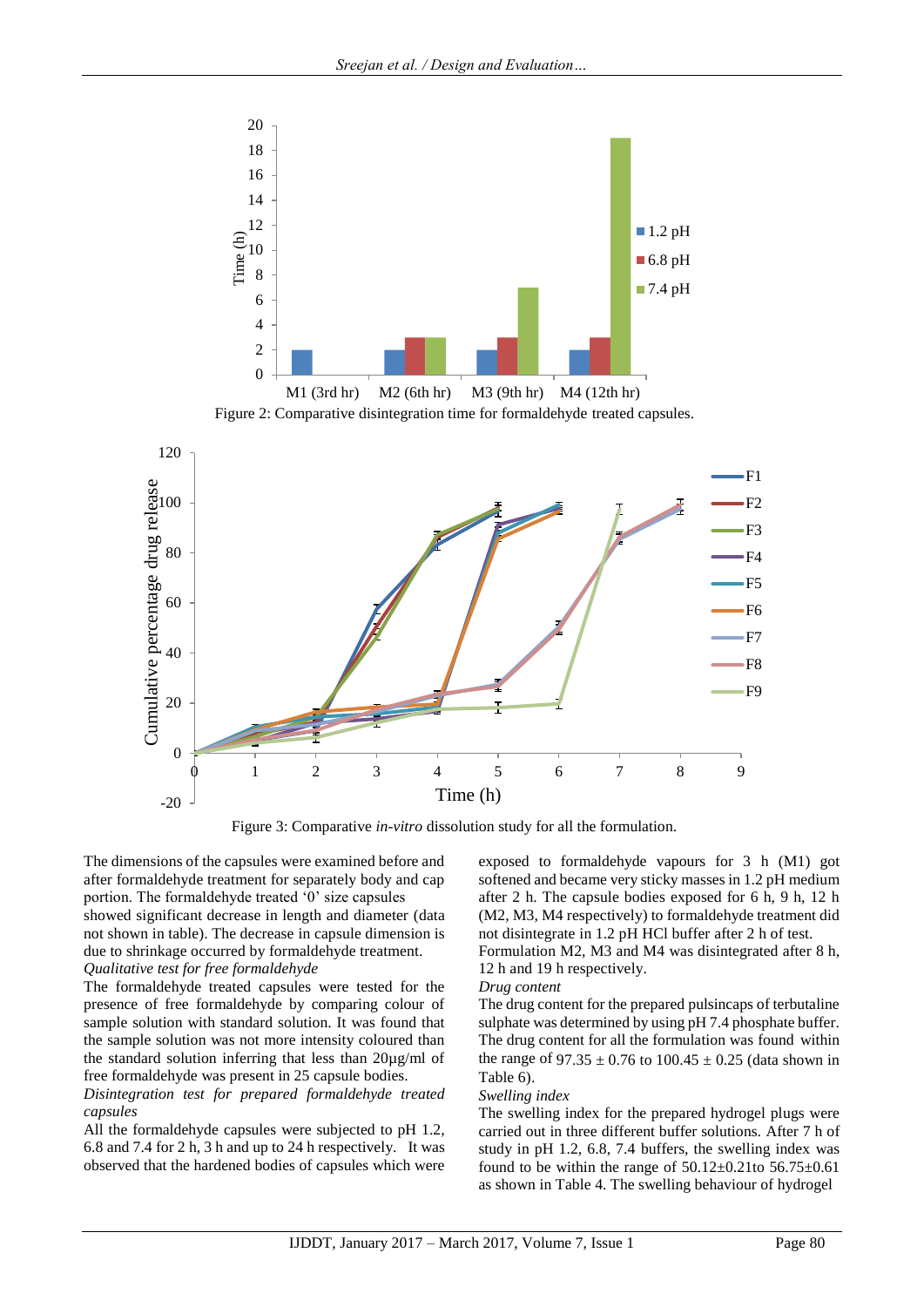| Formulation    | % Drug content    | Physical Appearance | Swelling index of hydrogel |                        |
|----------------|-------------------|---------------------|----------------------------|------------------------|
|                | (Mean $\pm$ S.D.) | colour              | shape                      | plug (Mean $\pm$ S.D.) |
| F1             | $96.64 \pm 0.11$  | No change           | No change                  | $52.24 \pm 0.36$       |
| F2             | $98.14 \pm 0.15$  | No change           | No change                  | $50.12 \pm 0.27$       |
| F <sub>3</sub> | $100.22 \pm 0.25$ | No change           | No change                  | $51.12 \pm 0.48$       |
| F4             | $99.37 \pm 0.34$  | No change           | No change                  | $51.72 \pm 0.37$       |
| F <sub>5</sub> | $100.70 \pm 0.41$ | No change           | No change                  | $54.55 \pm 0.41$       |
| F <sub>6</sub> | $99.37 \pm 0.48$  | No change           | No change                  | $57.17 \pm 0.27$       |
| F7             | $99.37 \pm 0.65$  | No change           | No change                  | $53.58 \pm 0.64$       |
| F8             | $98.14 \pm 0.69$  | No change           | No change                  | $56.52 \pm 0.35$       |
| F9             | $99.37 \pm 0.51$  | No change           | No change                  | $56.05 \pm 0.59$       |

Table 7: Stability study for all the formulation.

plug was found maximum in pH 7.4 buffer solution. The least swelling index was found for F1 formulation which contains the highest amount of ethyl cellulose. This phenomenon could happen due to the non swelling nature of ethyl cellulose. The higher concentration of HPMC K 100 M was found to have a positive impact on swelling index of hydrogel plug.

## *In-vitro drug release studies*

All the 9 formulations of Terbutaline sulphate pulsincaps were subjected to dissolution studies by using USP type I dissolution apparatus. A complete release of terbutaline sulphate was observed after 5 h of dissolution for F1, F2 and F3 (96.71  $\pm$  1.514, 97.943  $\pm$  0.990, 97.51  $\pm$  0.822%

respectively). Though a restricted swelling is observed after 5 h for F1, F2 and F3 but due to the presence of ethyl cellulose in more concentration in hydrogel plug polymeric erosion takes place which is responsible for sudden burst drug release after 5 h. F4, F5, F6 shows complete release after 6 h of dissolution (97.813  $\pm$  0.957, 99.213  $\pm$  1.173, 96.493  $\pm$  0.925% respectively). Moderate concentration of ethyl cellulose is present in formulation F4, F5 and F6 which results partial erosion of polymeric hydrogel plug. Burst release of terbutaline sulphate is observed at  $5<sup>th</sup>$  h for F4, F5 and F6. Complete dissolution of drug is observed for F7 and F8 after 8 h of dissolution (97.543±1.072, 99.206±0.277% respectively). Gradual increase in dissolution rate is observed for F7 and F8. F9 shows a sudden burst release of terbutaline sulphate after 6 h of dissolution and a complete release of  $97.403 \pm 1.050$ % is achieved at  $7<sup>th</sup>$  h. Formulation F9 shows least amount of polymeric erosion of hydrogel plug. The burst release is observed due to removal of hydrogel plug from capsule body after 6 h of swelling. F9 is considered as best formulation considering the time dependent drug release pattern.

# *Release kinetics*

The *in-vitro* drug release data were kinetically evaluated using various different mathematical models like zero order, first order, Higuchi model, Korsemeyer-Peppas and Hixon-Crowell model. The correlation values  $(R^2)$  of all the models were determined and the nearer value to 1 was considered as best fit model. F1, F6, F8, F9 were found to follow Korsemeyer- Peppas release kinetics. F2, F3, F5, F7 were following zero order kinetics and F4 was found to follow Hixon-Crowell model. The release exponent was determined for all the formulation and found within 0.297– 0.497 indicating a non-Fickian release mechanism.

## *Stability testing*

The results of accelerated stability study showed that there was no significant change in the prepared pulsincap formulation after one month. The physical appearance such as colour, shape was checked after one month and was not found to show any variability. The drug content and swelling index of hydrogel plug was also evaluated after one month and no significant changes were found.

## **CONCLUSION**

The aim of this study was to explore the feasibility of time and pH dependent colon specific, pulsatile drug delivery system of terbutaline sulphate to treat bronchial asthma. The FTIR study confirmed that there was no significant interaction between terbutaline sulphate and polymers. Formaldehyde treated capsules were prepared and with selected capsules pulsincaps of terbutaline sulphate was developed. Hydrogel plugs were prepared with hydrophilic and hydrophobic polymer combination. HPMC K 100M was selected as hydrophilic swellable polymer and ethyl cellulose as an erodible hydrophobic polymer. Swelling behaviour of hydrogel plug was studied in various buffer solution and F9 was found to have highest swelling index due to more concentration of HPMC K 100M. F9 showed 6 h of lag time when subjected to dissolution study. After 6 h of time burst release of terbutaline sulphate is observed due to removal of hydrogel plug from the capsule body. The dissolution data were kinetically analysed for release pattern and it was found that F9 was following Korsemeyer- Peppas kinetics. Stability study confirms that the formulations are stable in elevated temperature and humidity. It can be evidently concluded that pulsincap formulation of terbutaline sulphate is an effective means to treat bronchial asthma.

# **ACKNOWLEDGEMENT**

This work was encouraged by the management of Koringa College of Pharmacy, Korangi, Andhra Pradesh, India.

#### **REFERENCES**

- 1. Sarasija S, Stutie P. Chronotherapeutics: Emerging role of biorhythms in optimizing drug therapy. Indian J. Pharm. Sci 2005; 67(2) 135-140.
- 2. Prevesh K, Sunil S, Hemendra G, Ajit KY. A review on impact of chronopharmaceutics on the treatment of disease. Int. J. Appl. Pharm 2013; 5(2) 19-25.